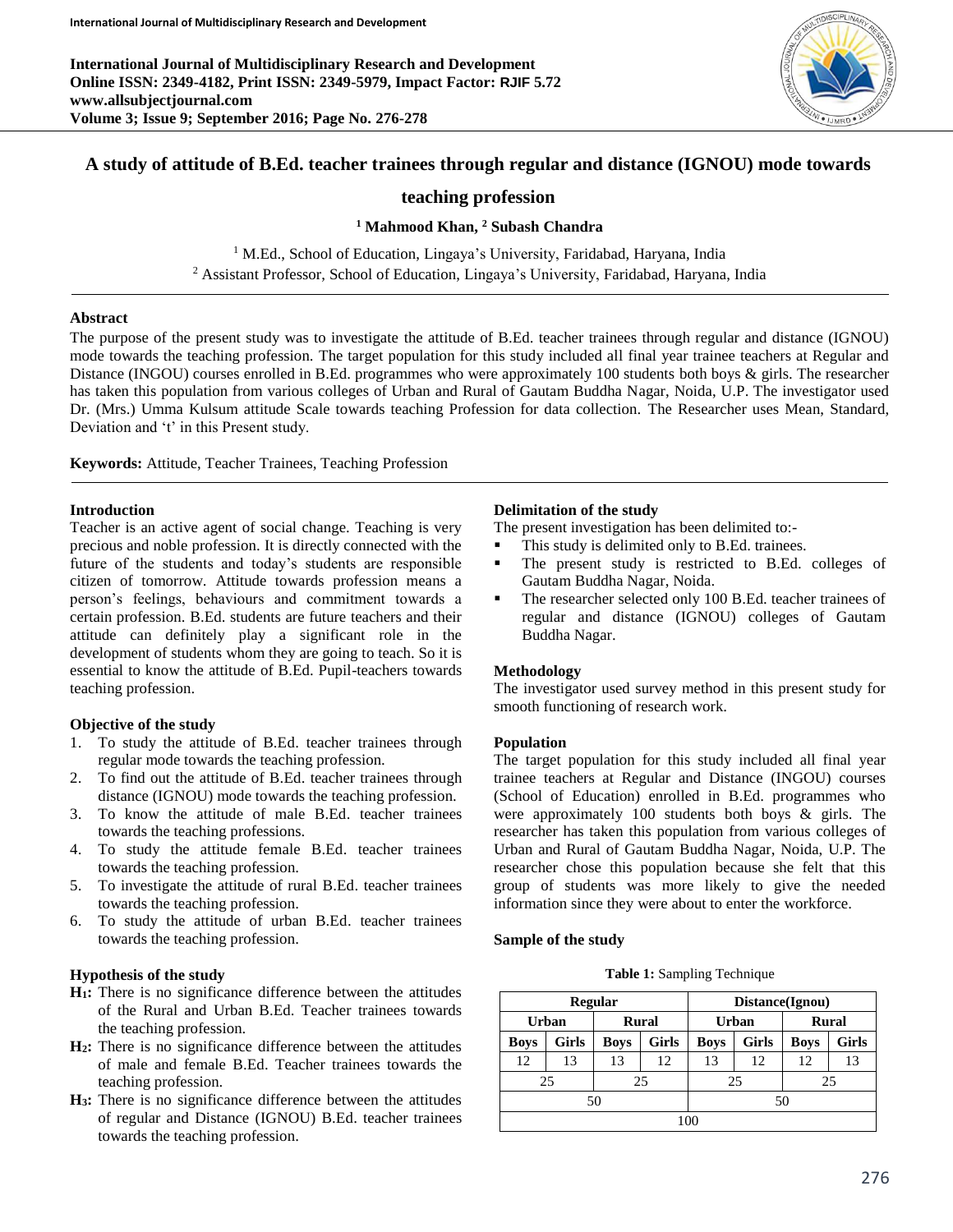#### **Tools to be used**

The investigator used Dr. (Mrs.) Umma Kulsum attitude Scale towards teaching Profession for data collection.

# **Statistical Device**

The Researcher uses Mean, Standard, Deviation and 't' in this Present study.

#### **Analysis and interpretation of data**

Data analysis of present study is in following three phases-

#### **Testing of hypotheses-1**

Significance of mean difference between the attitudes of the Regular and Distance (IGNOU) B.Ed. teacher trainees towards the teaching profession**.**

| ١F<br>anı |  |
|-----------|--|
|-----------|--|

|                      | N  | Mean         |       | $S.D$   t value | Level of<br>significance $(0.01)$ |
|----------------------|----|--------------|-------|-----------------|-----------------------------------|
| Regular              | 50 | 181.5        | 14.58 | 2.25            | Significance                      |
| $Distance(IGNOU)$ 50 |    | 148.38 12.98 |       |                 | difference                        |

In order to test the first null hypotheses that there is no significant difference between the attitude of Regular and Distance (IGNOU) teacher trainees towards the teaching profession. The mean, S.D, and 't' value has been calculated which is shown in table-2.

The mean score for regular students is 181.5 (14.58) while Mean score for Distance (IGNOU) students is 148.58 (12.98). The calculated 't' value is 2.25. Hence, significance difference in between the attitude of Regular and Distance (IGNOU) B.Ed teacher trainees towards the teaching profession at (0.01) level. So the null hypothesis mentioned above is rejected.

The findings of the present study is similar to the findings of Karreem, Dr. Jamil, Atta, Khan, Jan (2012). Analysis of the data reveals wide ranged differences in the attitude levels of the prospective teachers enrolled in various teaching programmes. As they analyse that there is significant difference between regular and distance education programmes. The regular teacher training programmes have the support mostly in every field like infrastructure, teaching environment, teaching facilities, as well as latest teaching technologies. Whereas, distance teacher training programme is relatively new concept. Provision of mere theoretical knowledge does not provide proper environment to impart professional skills within the students.

# **Testing of hypotheses -2**

Significance of mean difference between the attitudes of male and female trainees towards the teaching profession.

|                                     |  |  | $  \text{Gender}   N   \text{Mean}   S.D   t value   Level of Significance(0.01)  $ |
|-------------------------------------|--|--|-------------------------------------------------------------------------------------|
| Male $50\overline{146.72}$   12.506 |  |  | $\vert$ -0.369 No significance difference $\vert$                                   |
| Female 50 151.4 13.738              |  |  |                                                                                     |

In order to test the second null hypotheses, that there is no significant difference between the attitude of male and female B.Ed. teacher trainees towards the teaching profession. The mean, S.D. and 't' value has been calculated which is shown in table-3.

The Mean score for Male students is 146.72 (12.506) while mean score for Distance(IGNOU) are 151.4(13.738). The calculated 't' Value is -0.369, which is not significant at any level of significance. Hence, no significance difference at  $(0.01)$ / $(0.05)$  level is found between the attitude of Male and Female B.Ed. teacher trainees towards the teaching profession. So the Second null hypotheses mentioned above are accepted. Thus, the table shows that there is no significance difference between the attitude of Male and Female B.Ed. teacher trainees towards teaching profession.

The findings of the present study is similar to the findings of Sharma & Dhaiya (2012). The study shows that there is no significance difference between the attitude of Male and Female teacher trainees towards the teaching Profession. The probable cause for this result may be that the in respect of Attitude of both the groups have almost equal means, hence, there is no significance difference between the Male and the Female trainees towards teaching profession.

#### **Testing of hypotheses- 3**

Significance difference of the attitudes of the Rural and Urban teacher trainees towards the teaching profession.

**Table-4**

|  |  |  | $N$   Mean   SD   t value   Level of Significance $(0.01)$                                                                                             |
|--|--|--|--------------------------------------------------------------------------------------------------------------------------------------------------------|
|  |  |  | Rural $\begin{array}{ c c c c c c c c c } \hline \text{Rural} & 50 & 146.92 & 13.820 & 0.163 & \text{No significance difference} \\\hline \end{array}$ |
|  |  |  |                                                                                                                                                        |

In order to test the Third null hypotheses, that there is no significant difference between the attitude of Rural and Urban teacher trainees towards the teaching profession. The mean, S.D. and 't' value has been calculated which is shown in table - 4.

The Mean score for Rural B.Ed. students is 146.92 (13.820) while mean score for Urban B.Ed. trainees are 149.2(12.987). The calculated Value is 0.163, which is not significant at any level of significance. Hence, no significance difference at (0.01)/(0.05) level found between the attitude of Rural and Urban B.Ed. teacher trainees towards the teaching profession. So the Third null hypotheses mentioned above are accepted. Thus, the table shows that there is no significance difference between the attitudes of B.Ed. teacher trainees towards teaching profession.

## **Findings of the study**

The analysis and interpretation of the data for the present Descriptive study has been included in the previous chapter. In the present chapter an attempt has been made to discuss the findings of present investigation and to draw conclusion from the study.

The aim of the present study is to analyse the Attitude of Regular and Distance (IGNOU) teacher trainees towards the teaching profession. The following findings and results have been drawn on the basis of analysis-

1. This study indicates that there is a significant difference between the attitude of Regular and Distance (IGNOU) B.Ed. teacher trainees towards the teaching profession. It suggests that the regular B.Ed. Trainees do differ from the distance (IGNOU) B.Ed. trainees in attitude towards the teaching profession. Hence, the first null hypothesis is fully rejected present findings show that the Regular B.Ed.